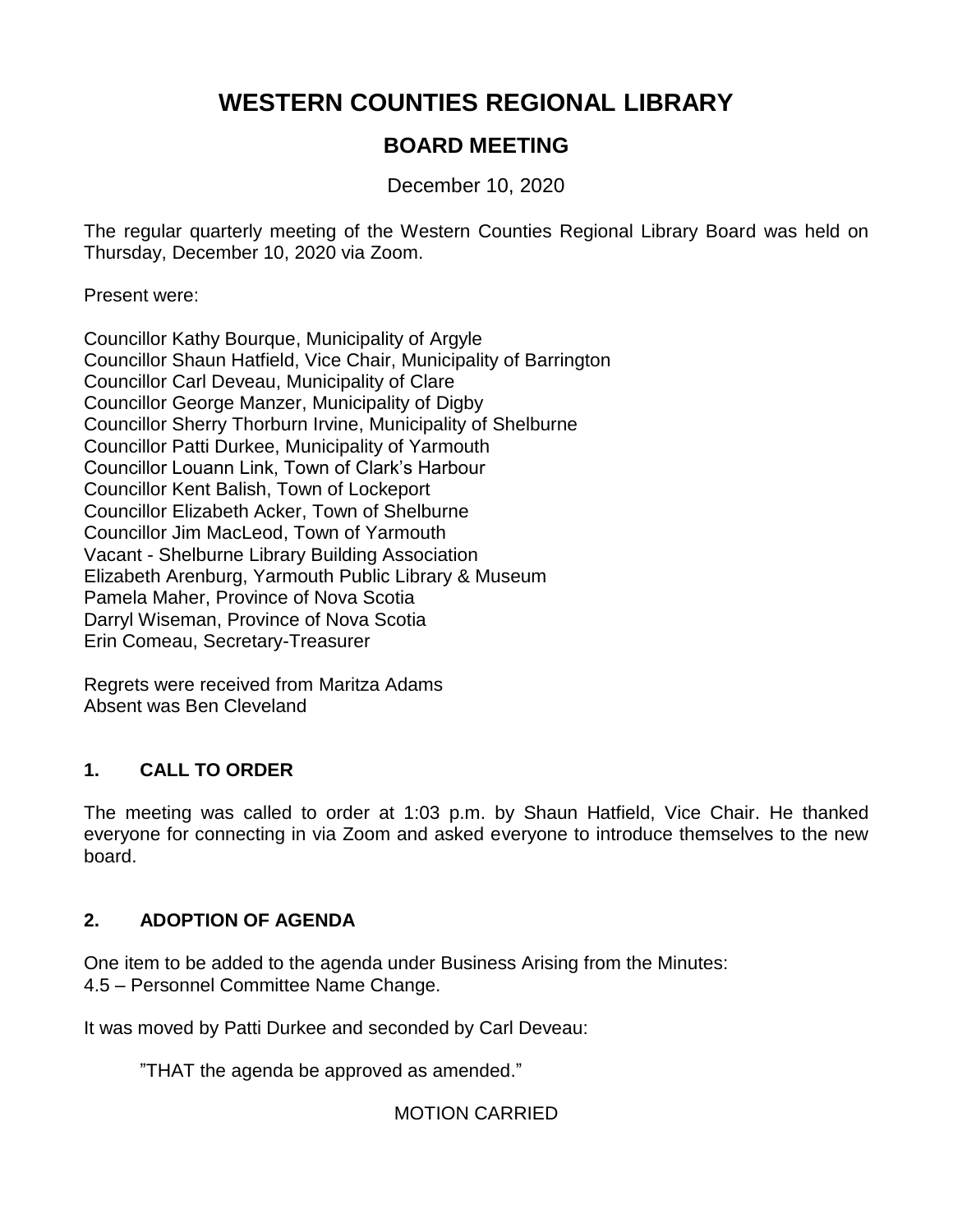## **3. MINUTES OF THE PREVIOUS MEETINGS**

The minutes of the September 3, 2020 meeting were circulated. It was moved by Kent Balish and seconded by Patti Durkee:

"THAT the minutes of the September 3, 2020 Board Meeting be approved as circulated."

## MOTION CARRIED

The minutes of the Email Voting meeting which took place from October 2 to 12, 2020 were circulated. It was moved by Patti Durkee and seconded by Elizabeth Arenburg:

"THAT the minutes of the Email Voting meeting which took place from October 2 to 12, 2020 be approved as circulated."

## MOTION CARRIED

## **4. BUSINESS ARISING FROM THE MINUTES**

4.1 Appointment of Slate of Officers

Carl Deveau presented the Slate of Officers for the 2020-2021 fiscal year:

Chair: Shaun Hatfield Vice Chair: Ben Cleveland Past Chair: Vacant Audit, Risk and Finance Committee Chair: Darryl Wiseman Personnel Committee Chair: Patti Durkee

After asking three times for further nominations for each position in the Slate of Officers, it was moved by Carl Deveau and seconded by Elizabeth Acker:

"THAT the Slate of Officers for the 2020-2021 fiscal year be approved as presented."

## MOTION CARRIED

## 4.2 Appointment of Signing Officers

Carl Deveau indicated that the signing officers are usually the Chair; the Audit, Risk and Finance Committee Chair, and the Director. It was moved by Carl Deveau and seconded by George Manzer:

"THAT the signing officers for the 2020-2021 fiscal year be: the Chair, the Audit, Risk and Finance Committee Chair, and the Director."

## MOTION CARRIED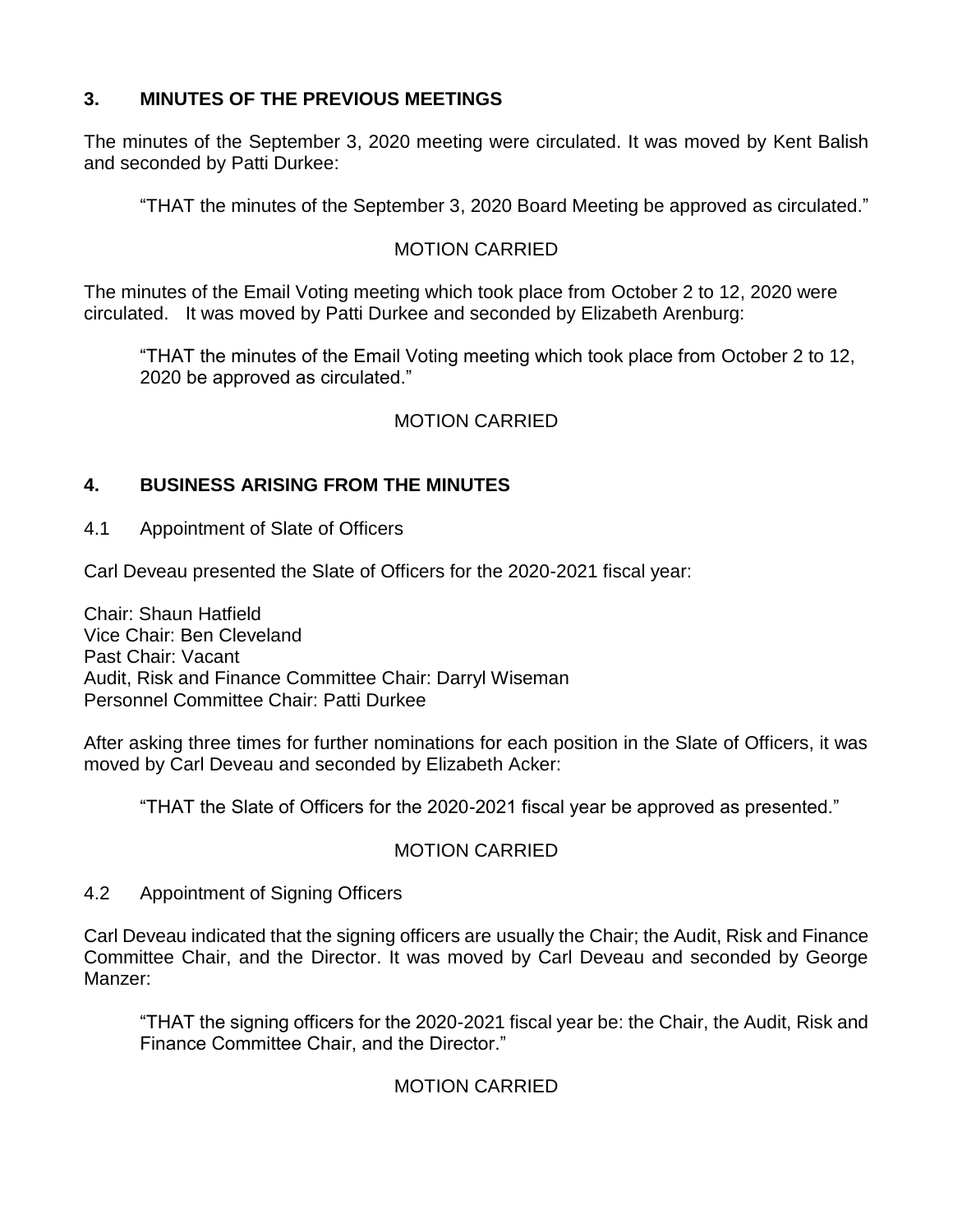#### 4.3 Committees and Members

A list of the proposed Board Committees for the 2020-2021 fiscal year was circulated. The Chair asked if any member wished to be removed from or added to a committee. Pamela Maher indicated that her appointment as provincial representative had not yet come through therefore the provincial appointee will be listed as Vacant under the Personnel Committee. The Director stated that under the Audit, Risk & Finance Committee, the representative for the Shelburne Library Building Association will also be listed as Vacant until a representative is named. It was moved by Patti Durkee and seconded by Jim MacLeod:

"THAT the proposed Board Committees be accepted with the two changes, and that a copy of the new Board Committee list for 2020-2021 be sent to all board members."

## MOTION CARRIED

#### 4.4 Appointment LBANS Representative

The Chair indicated that each regional library board, of which there are nine in Nova Scotia, have a representative on the Library Boards Association of Nova Scotia Executive Committee. Erin indicated that a representative is needed to represent WCRL. She will send the link to LBANS to board members.

The Director indicated that a Trustee Manual will be sent to the local branch library associated with each board member. Yvonne will send board members an email when their binders are ready to be picked up at their local library branch.

#### 4.5 Personnel Committee Name Change

At the previous board meeting, the then Chair Jimmy MacAlpine suggested that the Personnel Committee be renamed. He suggested HR & Governance Committee. Erin will work on the Terms of Reference for this committee and this can be revisited at the March 2021 board meeting.

## **5. CHAIR'S REPORT**

The Chair expressed his gratitude to the board for having confidence in him to be Chair. He is confident that former and new members will all work well together to represent Western Counties Regional Library in the year to come.

## **6. DIRECTOR'S REPORT**

Members asked a few questions regarding the Director's Report. A discussion was held on the Branch Managers' roles and it followed with a request for a Management Chart. Erin said she would insert a Management Chart in the Organizational Chart (Trustee Manual). A discussion was also held on this year's AAB campaign as well as the rational for the self-checkout stations which will soon be installed in 6 branch libraries.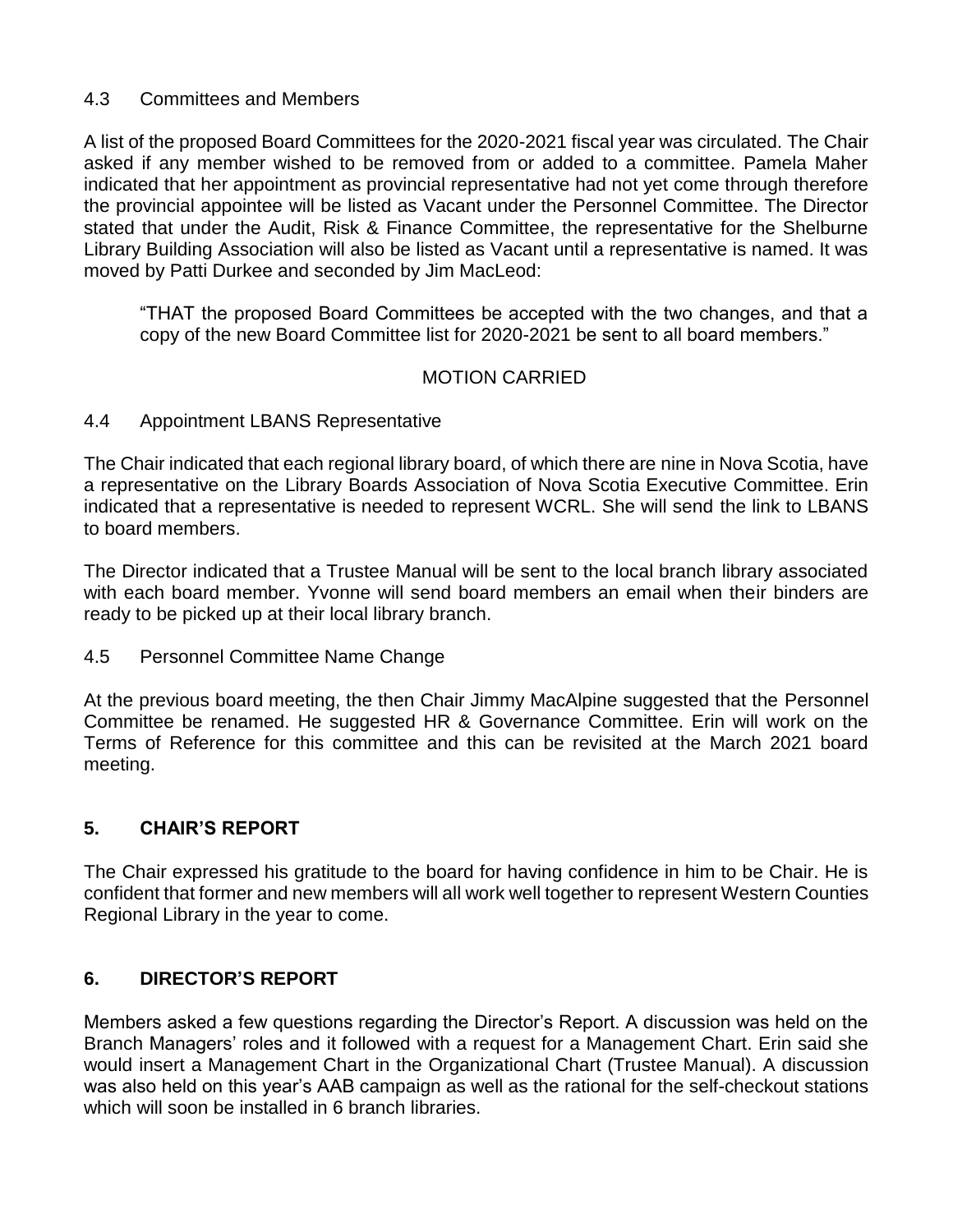# **7. FINANCIAL STATEMENT**

The October 31, 2020 Financial Statement was circulated. It was moved by George Manzer and seconded by Carl Deveau:

"THAT the October 31, 2020 Financial Statement be approved as presented."

# MOTION CARRIED

## **8. NEW BUSINESS**

8.1 Request for Library Development spending

Erin explained the purpose of the Library Development Fund, and the request to spend up to \$45,879 from the Library Development Fund to re-design the headquarters space to meet health & safety and accessibility requirements. She previously met with the building owners, Yarmouth Public Library & Museum, to discuss the renovations, which they approved.

A discussion was held on whose responsibility it would be to pay if, during renovations, preexisting issues surfaced and needed repair. Erin said she would speak with the building owners and the contractor again to discuss potential issues and discuss methods for dealing with issues that may arise during construction. It was moved by Darryl Wiseman and seconded by Patti Durkee:

"THAT after the Director meets with the building owners and the contractor regarding potential pre-existing issues and how they are to be handled, the headquarters redesign project may proceed with spending up to \$45,879 as outlined in the Request for Library Development Spending. If the amount is found not to be enough, the Board will be contacted on how to proceed."

## MOTION CARRIED

8.2 Policy – Request and Recommendations for change

A request to change three policies was discussed.

The first request is to change the title of some management staff. It was moved by Jim MacLeod and seconded by Sherry Thorburn Irvine:

"THAT the title of Regional Library Director be changed to Director, and that the title of Branch Co-ordinator be changed to Branch Manager."

## MOTION CARRIED

The second request is to change the terminology on all and existing policies. It was moved by Darryl Wiseman and seconded by Carl Deveau: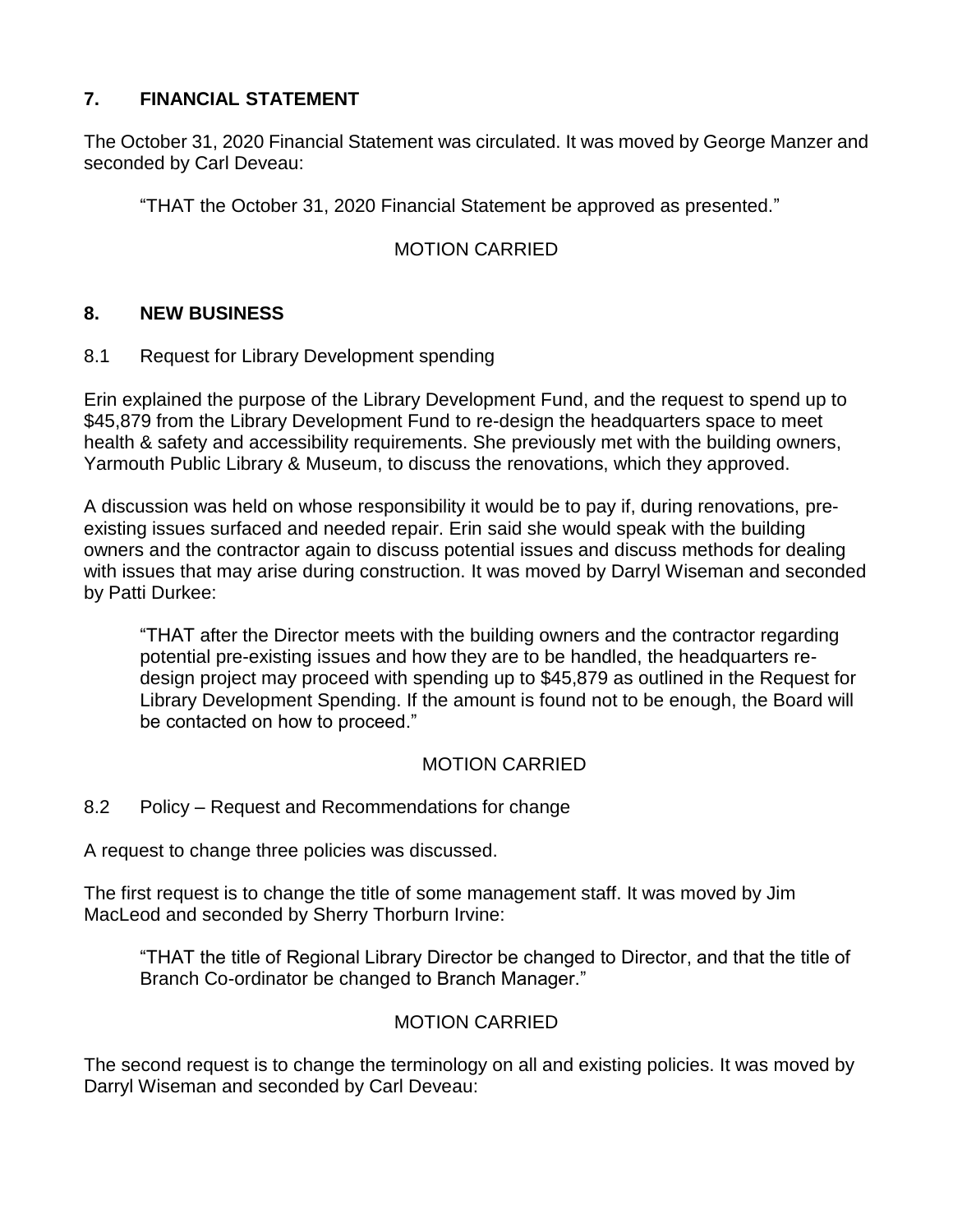"THAT terminology be changed from "his/her" to "his/her/their", and that terminology be changed from "he/she" to "he/she/they"."

## MOTION CARRIED

The third request is that after the installation of self-checkout stations, the regular 4-week loan period will have to be changed once again to the 3-week loan period. It was moved by Patti Durkee and seconded by Carl Deveau:

"THAT the 4-week loan period be changed once again to the 3-week loan period following the installation of all self-checkout stations in the region."

## MOTION CARRIED

8.3 Diversity Training for Library Boards

Erin informed new board members that regional libraries fall under the Provincial Department of Communities, Culture and Heritage. The Department will be providing diversity training for boards in the new year and will offer multiple dates and times for the training. Provincial Appointees and Board Chairs will be required to attend. Erin will forward information on the training to board members as soon as she receives it from CCH.

8.4 Library Logo and Branding

Erin mentioned that the WCRL logo has been in existence for many years and feels it should be refreshed or redesigned. She also mentioned that we are currently looking at redesigning our website. She noted that our Strategic Plan expires in 2020. The board agreed that a logo refresh is in order. Strategic Plan and logo branding will be discussed further at the March board meeting.

## **9. CORRESPONDENCE**

There was no correspondence.

## **10. OTHER**

The Chair indicated that if any new board member had questions about the library to reach out to either himself or to the Director. Erin indicated that she will gladly meet with any board member at their branch library to get a tour. She will be scheduling tours in the year with interested board members.

## **11. AROUND THE TABLE**

Elizabeth Arenburg – welcomed all new board members and thanked Shaun for taking on the Board Chair role.